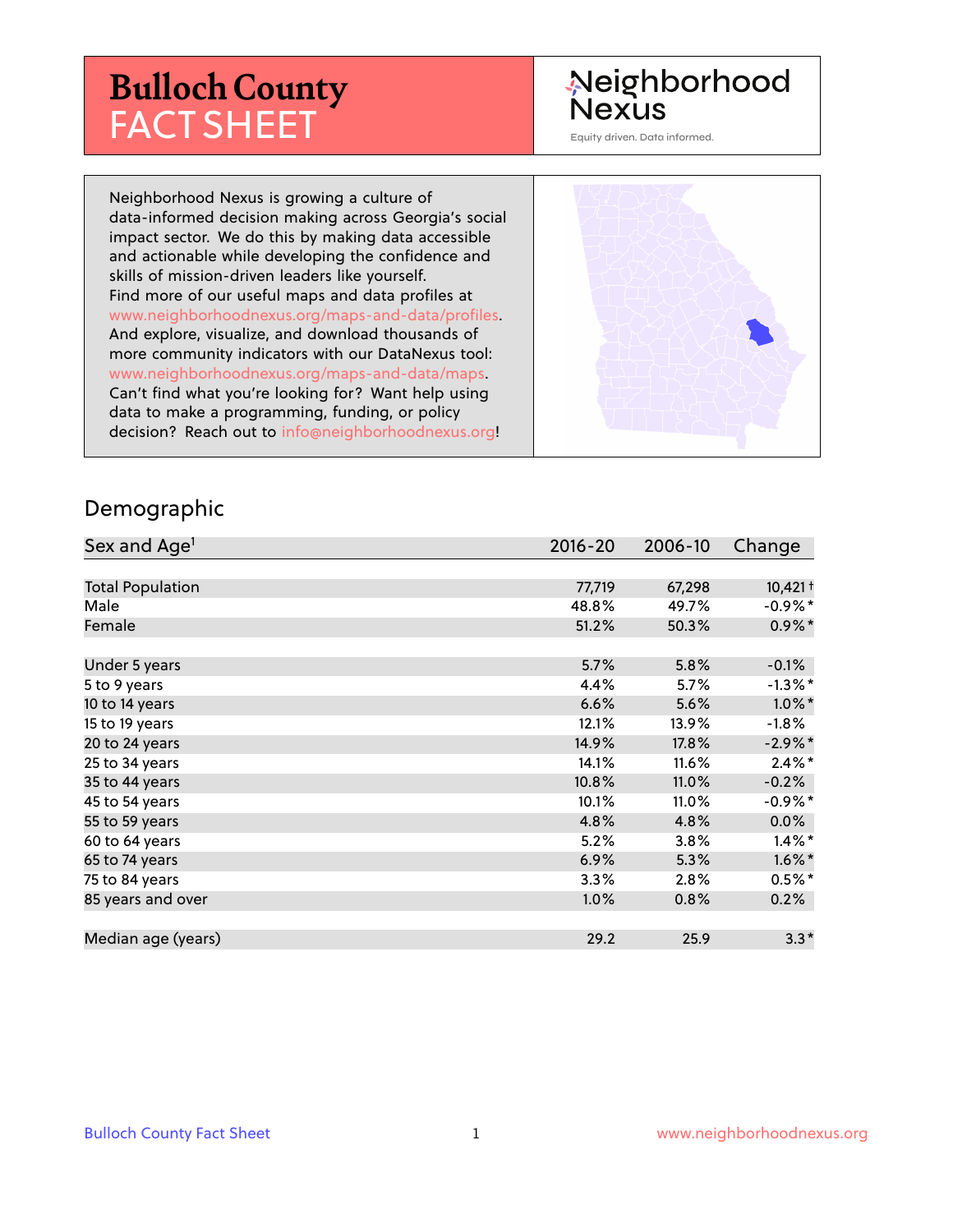# Demographic, continued...

| Race <sup>2</sup>                                   | $2016 - 20$ | 2006-10 | Change     |
|-----------------------------------------------------|-------------|---------|------------|
| Total population                                    | 77,719      | 67,298  | $10,421 +$ |
| One race                                            | 95.8%       | 98.3%   | $-2.5%$ *  |
| White                                               | 64.4%       | 67.8%   | $-3.4\%$ * |
| <b>Black or African American</b>                    | 28.0%       | 27.2%   | 0.8%       |
| American Indian and Alaska Native                   | 0.2%        | 0.2%    | $-0.0%$    |
| Asian                                               | 1.4%        | 1.5%    | $-0.2%$ *  |
| Native Hawaiian and Other Pacific Islander          | 0.3%        | 0.0%    | 0.3%       |
| Some other race                                     | 1.5%        | 1.5%    | 0.0%       |
| Two or more races                                   | 4.2%        | 1.7%    | $2.5\%$ *  |
| Race alone or in combination with other race(s) $3$ | $2016 - 20$ | 2006-10 | Change     |
| Total population                                    | 77,719      | 67,298  | $10,421 +$ |
| White                                               | 68.0%       | 69.3%   | $-1.3\%$ * |
| <b>Black or African American</b>                    | 30.8%       | 28.5%   | $2.3\%$ *  |
| American Indian and Alaska Native                   | 1.0%        | 0.6%    | $0.3\%*$   |
| Asian                                               | 1.9%        | 1.6%    | $0.3\%$ *  |
| Native Hawaiian and Other Pacific Islander          | 0.4%        | 0.0%    | $0.4\%$ *  |
| Some other race                                     | 2.6%        | 1.8%    | $0.9\%$ *  |
| Hispanic or Latino and Race <sup>4</sup>            | $2016 - 20$ | 2006-10 | Change     |
| Total population                                    | 77,719      | 67,298  | $10,421 +$ |
| Hispanic or Latino (of any race)                    | 4.2%        | 3.3%    | $0.8%$ +   |
| Not Hispanic or Latino                              | 95.8%       | 96.7%   | $-0.8%$ +  |
| White alone                                         | 63.2%       | 66.3%   | $-3.0\%$ * |
| Black or African American alone                     | 27.9%       | 26.8%   | $1.1\%$ *  |
| American Indian and Alaska Native alone             | 0.2%        | 0.2%    | $-0.0%$    |
| Asian alone                                         | 1.3%        | 1.5%    | $-0.2%$ *  |
| Native Hawaiian and Other Pacific Islander alone    | 0.3%        | 0.0%    | 0.3%       |
| Some other race alone                               | 0.1%        | 0.4%    | $-0.2%$    |
| Two or more races                                   | 2.8%        | 1.5%    | $1.3\%$ *  |
| U.S. Citizenship Status <sup>5</sup>                | $2016 - 20$ | 2006-10 | Change     |
| Foreign-born population                             | 2,847       | 2,354   | 493        |
| Naturalized U.S. citizen                            | 28.1%       | 27.6%   | 0.5%       |
| Not a U.S. citizen                                  | 71.9%       | 72.4%   | $-0.5%$    |
| Citizen, Voting Age Population <sup>6</sup>         | $2016 - 20$ | 2006-10 | Change     |
|                                                     |             |         |            |
| Citizen, 18 and over population                     | 60,400      | 51,834  | 8,566*     |
| Male                                                | 48.7%       | 48.9%   | $-0.2%$    |
| Female                                              | 51.3%       | 51.1%   | 0.2%       |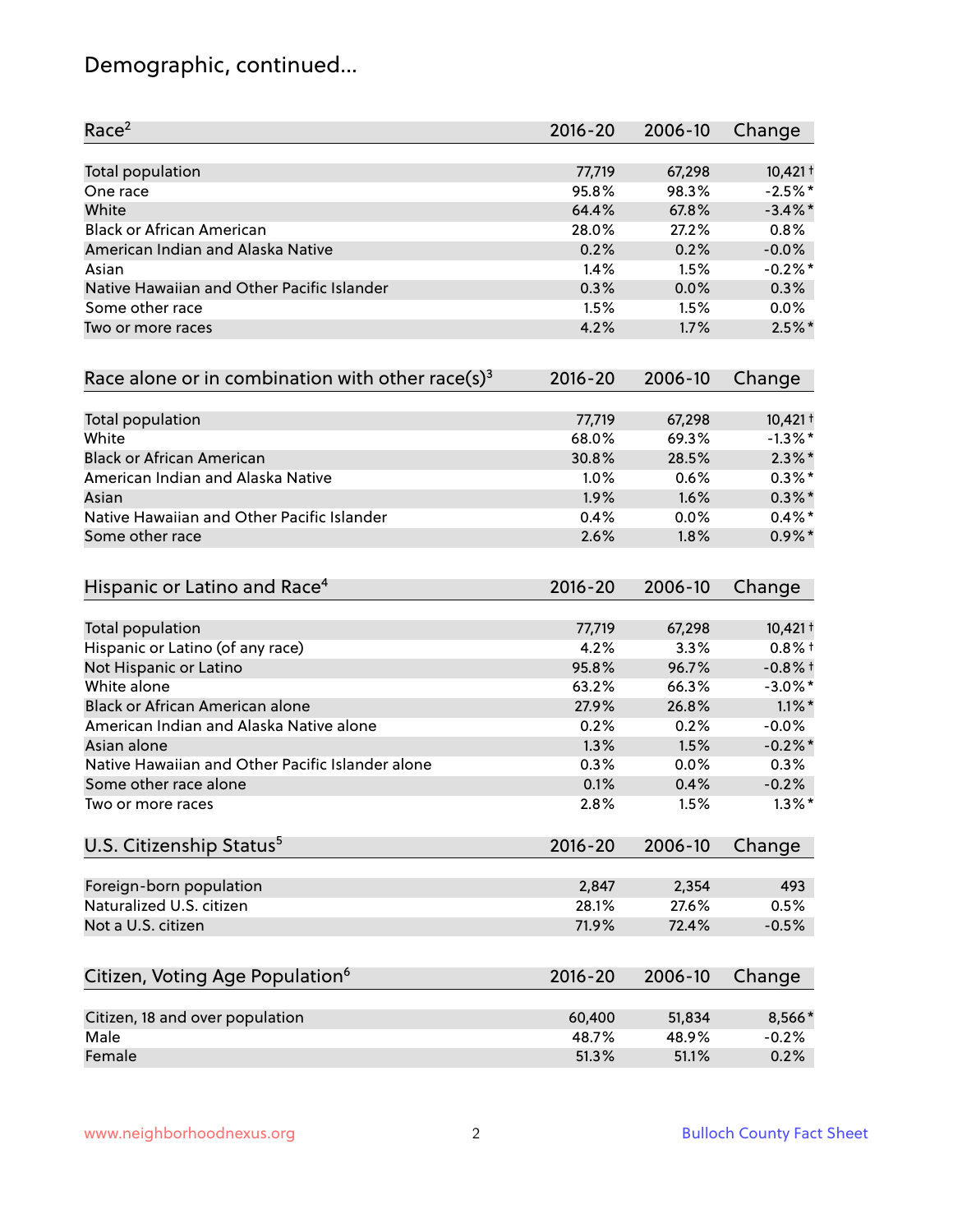#### Economic

| Income <sup>7</sup>                                 | 2016-20 | 2006-10 | Change     |
|-----------------------------------------------------|---------|---------|------------|
|                                                     |         |         |            |
| All households                                      | 27,967  | 24,245  | $3,722*$   |
| Less than \$10,000                                  | 8.2%    | 16.7%   | $-8.6\%$ * |
| \$10,000 to \$14,999                                | 6.1%    | 8.0%    | $-1.8%$    |
| \$15,000 to \$24,999                                | 13.0%   | 13.0%   | $-0.1%$    |
| \$25,000 to \$34,999                                | 9.1%    | 13.2%   | $-4.0\%$ * |
| \$35,000 to \$49,999                                | 15.1%   | 12.5%   | $2.6\%$ *  |
| \$50,000 to \$74,999                                | 17.7%   | 15.5%   | $2.2\%$ *  |
| \$75,000 to \$99,999                                | 11.8%   | 9.8%    | $2.0\%$ *  |
| \$100,000 to \$149,999                              | 13.5%   | 8.1%    | $5.4\%$ *  |
| \$150,000 to \$199,999                              | 2.1%    | 2.0%    | 0.1%       |
| \$200,000 or more                                   | 3.3%    | 1.1%    | $2.2\%$ *  |
| Median household income (dollars)                   | 48,786  | 34,327  | 14,459*    |
| Mean household income (dollars)                     | 68,142  | 47,518  | 20,624*    |
| With earnings                                       | 80.9%   | 81.0%   | $-0.1%$    |
| Mean earnings (dollars)                             | 65,672  | 48,021  | 17,651*    |
| <b>With Social Security</b>                         | 27.2%   | 22.2%   | $5.0\%$ *  |
| Mean Social Security income (dollars)               | 17,978  | 14,433  | 3,545*     |
| With retirement income                              | 16.8%   | 12.8%   | $3.9\%$ *  |
| Mean retirement income (dollars)                    | 27,703  | 20,160  | $7,543*$   |
| With Supplemental Security Income                   | 4.9%    | 4.3%    | 0.6%       |
| Mean Supplemental Security Income (dollars)         | 9,446   | 8,097   | $1,349*$   |
| With cash public assistance income                  | 1.8%    | 0.9%    | $0.9\% *$  |
| Mean cash public assistance income (dollars)        | 1,765   | 3,035   | $-1,269$   |
| With Food Stamp/SNAP benefits in the past 12 months | 13.8%   | 8.2%    | $5.6\%$ *  |
|                                                     |         |         |            |
| Families                                            | 17,002  | 14,378  | $2,624*$   |
| Less than \$10,000                                  | 4.3%    | 6.3%    | $-2.0%$    |
| \$10,000 to \$14,999                                | 3.1%    | 5.2%    | $-2.0\%$ * |
| \$15,000 to \$24,999                                | 9.4%    | 9.6%    | $-0.3%$    |
| \$25,000 to \$34,999                                | 7.5%    | 12.5%   | $-5.0\%$ * |
| \$35,000 to \$49,999                                | 13.0%   | 15.1%   | $-2.1%$    |
| \$50,000 to \$74,999                                | 20.5%   | 19.3%   | 1.2%       |
| \$75,000 to \$99,999                                | 13.9%   | 15.1%   | $-1.1%$    |
| \$100,000 to \$149,999                              | 20.1%   | 12.4%   | $7.7\%$ *  |
| \$150,000 to \$199,999                              | 3.2%    | 2.7%    | 0.5%       |
| \$200,000 or more                                   | 5.0%    | 1.8%    | $3.2\%$ *  |
| Median family income (dollars)                      | 64,248  | 51,904  | 12,344*    |
| Mean family income (dollars)                        | 87,014  | 62,332  | 24,682*    |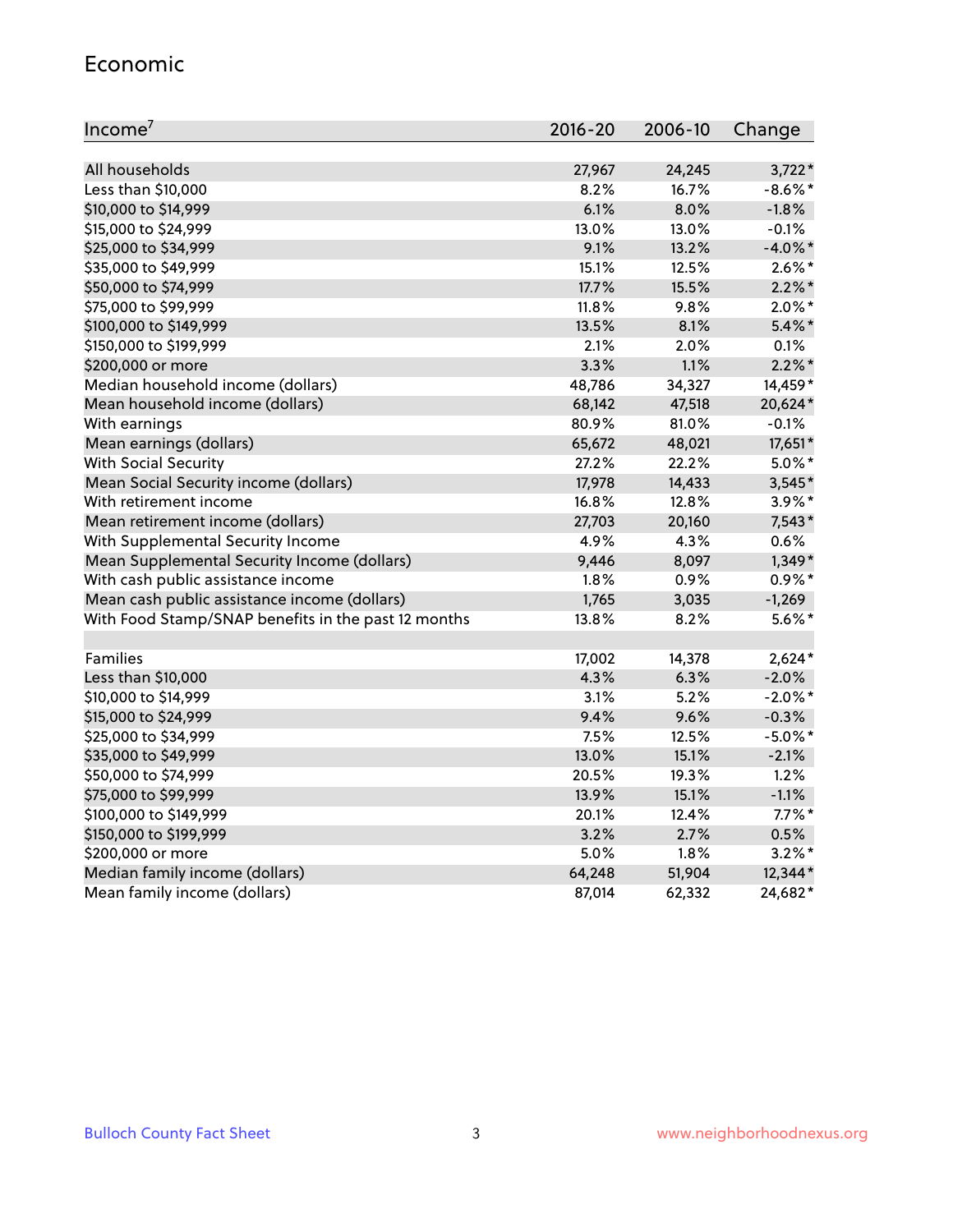### Economic, continued...

| Income, continued <sup>8</sup>                                        | $2016 - 20$ | 2006-10 | Change      |
|-----------------------------------------------------------------------|-------------|---------|-------------|
|                                                                       |             |         |             |
| Nonfamily households                                                  | 10,965      | 9,867   | $1,098*$    |
| Median nonfamily income (dollars)                                     | 27,662      | 16,926  | 10,736*     |
| Mean nonfamily income (dollars)                                       | 35,958      | 24,796  | $11,162*$   |
| Median earnings for workers (dollars)                                 | 24,608      | 17,230  | 7,378 *     |
| Median earnings for male full-time, year-round workers                | 43,708      | 38,155  | $5,553*$    |
| (dollars)                                                             |             |         |             |
| Median earnings for female full-time, year-round workers<br>(dollars) | 35,121      | 30,613  | 4,508*      |
| Per capita income (dollars)                                           | 25,121      | 17,812  | 7,310*      |
|                                                                       |             |         |             |
| Families and People Below Poverty Level <sup>9</sup>                  | 2016-20     | 2006-10 | Change      |
|                                                                       |             |         |             |
| All families                                                          | 11.9%       | 13.9%   | $-1.9%$     |
| With related children under 18 years                                  | 17.5%       | 20.9%   | $-3.3%$     |
| With related children under 5 years only                              | 15.3%       | 18.9%   | $-3.5%$     |
| Married couple families                                               | 4.2%        | 5.1%    | $-0.9%$     |
| With related children under 18 years                                  | 6.0%        | 6.8%    | $-0.8%$     |
| With related children under 5 years only                              | 6.6%        | 4.9%    | 1.7%        |
| Families with female householder, no husband present                  | 33.1%       | 41.7%   | $-8.6\%$ *  |
| With related children under 18 years                                  | 38.3%       | 52.0%   | $-13.7%$ *  |
| With related children under 5 years only                              | 37.7%       | 74.0%   | $-36.3%$ *  |
| All people                                                            | 22.3%       | 28.4%   | $-6.1\%$ *  |
| Under 18 years                                                        | 22.9%       | 25.8%   | $-3.0%$     |
| Related children under 18 years                                       | 22.7%       | 25.5%   | $-2.8%$     |
| Related children under 5 years                                        | 22.8%       | 26.3%   | $-3.5%$     |
| Related children 5 to 17 years                                        | 22.7%       | 25.2%   | $-2.5%$     |
| 18 years and over                                                     | 22.2%       | 29.2%   | $-7.0\%$ *  |
| 18 to 64 years                                                        | 24.5%       | 31.4%   | $-6.9\%$ *  |
| 65 years and over                                                     | 10.1%       | 13.1%   | $-3.0%$     |
| People in families                                                    | 13.2%       | 15.9%   | $-2.7%$     |
| Unrelated individuals 15 years and over                               | 47.7%       | 60.8%   | $-13.1\%$ * |
|                                                                       |             |         |             |
| Non-Hispanic white people                                             | 17.9%       | 22.6%   | $-4.7%$ *   |
| Black or African-American people                                      | 30.6%       | 38.1%   | $-7.6%$ *   |
| Asian people                                                          | 25.0%       | 44.5%   | $-19.5%$    |
| Hispanic or Latino people                                             | 31.1%       | 50.5%   | $-19.4\%$ * |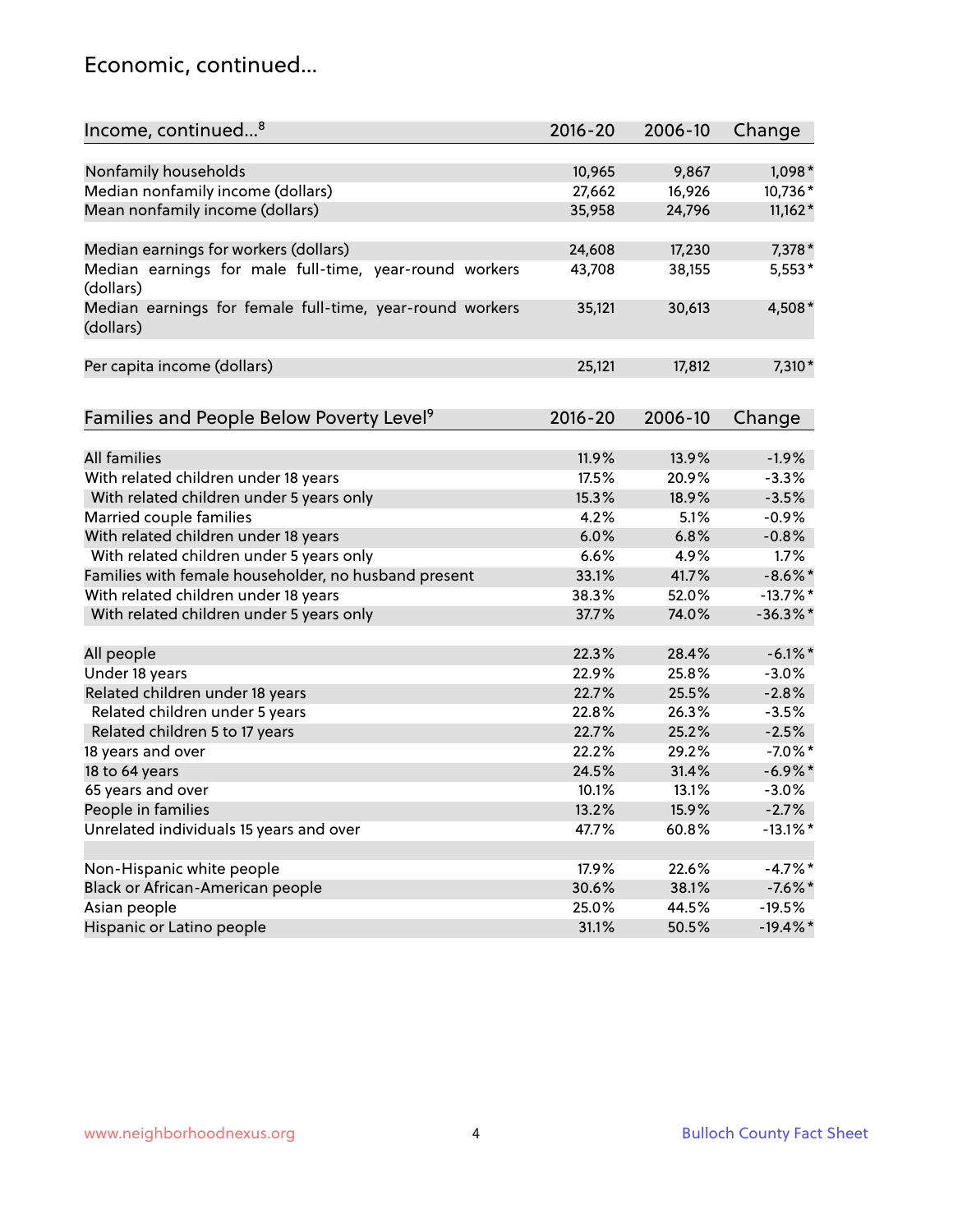# Employment

| Employment Status <sup>10</sup>                                                               | 2010        | 2020    | Change     |
|-----------------------------------------------------------------------------------------------|-------------|---------|------------|
| In Labor Force                                                                                | 37,020      | 33,132  | 33,132     |
| <b>Unemployment Rate</b>                                                                      | 6.5%        | 10.1%   | $-3.6%$    |
| Industry <sup>11</sup>                                                                        | $2016 - 20$ | 2006-10 | Change     |
| Civilian employed population 16 years and over                                                | 35,303      | 29,875  | $5,428*$   |
| Agriculture, forestry, fishing and hunting, and mining                                        | 2.0%        | 1.8%    | 0.2%       |
| Construction                                                                                  | 7.2%        | 9.6%    | $-2.4\%$ * |
| Manufacturing                                                                                 | 9.0%        | 9.3%    | $-0.3%$    |
| Wholesale trade                                                                               | 2.5%        | 1.8%    | 0.7%       |
| Retail trade                                                                                  | 11.7%       | 11.9%   | $-0.2%$    |
| Transportation and warehousing, and utilities                                                 | 6.2%        | 4.4%    | $1.9\%$ *  |
| Information                                                                                   | 1.1%        | 1.1%    | $-0.0%$    |
| Finance and insurance, and real estate and rental and leasing                                 | 4.6%        | 4.1%    | 0.5%       |
| Professional, scientific, and management, and administrative<br>and waste management services | 5.6%        | 6.3%    | $-0.7%$    |
| Educational services, and health care and social assistance                                   | 27.8%       | 29.3%   | $-1.5%$    |
| Arts, entertainment, and recreation, and accommodation and<br>food services                   | 11.7%       | 10.4%   | 1.3%       |
| Other services, except public administration                                                  | 5.1%        | 5.8%    | $-0.7%$    |
| Public administration                                                                         | 5.5%        | 4.3%    | $1.2\%$ *  |
| Occupation <sup>12</sup>                                                                      | $2016 - 20$ | 2006-10 | Change     |
|                                                                                               |             |         |            |
| Civilian employed population 16 years and over                                                | 35,303      | 29,875  | $5,428*$   |
| Management, business, science, and arts occupations                                           | 32.1%       | 32.0%   | 0.1%       |
| Service occupations                                                                           | 18.0%       | 19.5%   | $-1.5%$    |
| Sales and office occupations                                                                  | 21.2%       | 23.1%   | $-1.8%$    |
| Natural<br>resources,<br>construction,<br>maintenance<br>and<br>occupations                   | 12.6%       | 12.5%   | 0.2%       |
| Production, transportation, and material moving occupations                                   | 16.0%       | 13.0%   | $3.0\%$ *  |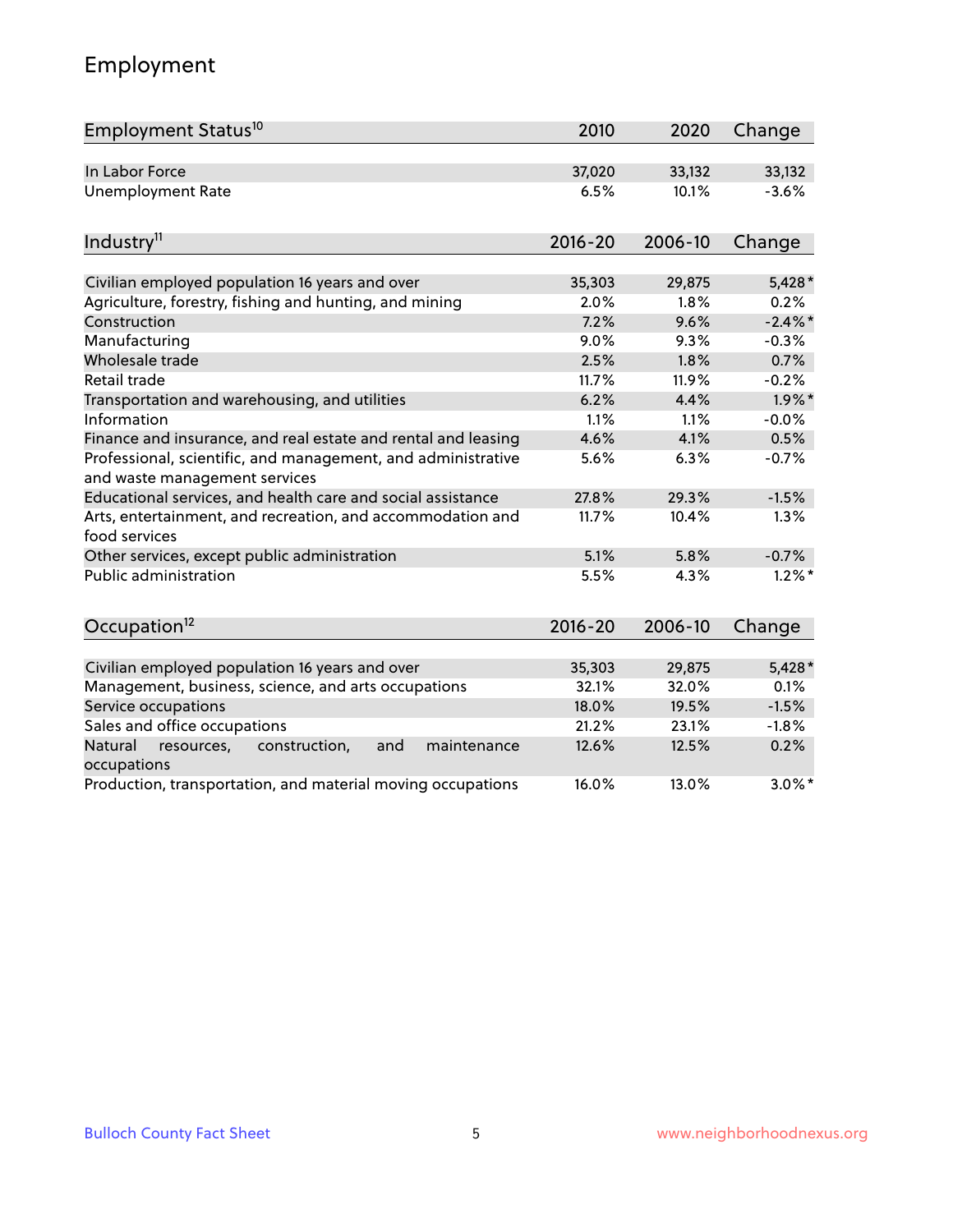# Employment, continued...

| Class of Worker <sup>13</sup>                          | $2016 - 20$ | 2006-10 | Change   |
|--------------------------------------------------------|-------------|---------|----------|
| Civilian employed population 16 years and over         | 35,303      | 29,875  | $5,428*$ |
| Private wage and salary workers                        | 70.6%       | 69.0%   | $1.7\%$  |
| Government workers                                     | 23.2%       | 24.4%   | $-1.2%$  |
| Self-employed in own not incorporated business workers | 5.9%        | 6.4%    | $-0.5%$  |
| Unpaid family workers                                  | 0.2%        | 0.2%    | $-0.1%$  |
| Job Flows <sup>14</sup>                                | 2019        | 2010    | Change   |
|                                                        |             |         |          |
| Total Jobs in county                                   | 25,709      | 22,032  | 3,677    |
| Held by residents of county                            | 51.7%       | 53.5%   | $-1.8%$  |
| Held by non-residents of county                        | 48.3%       | 46.5%   | 1.8%     |
| Jobs by Industry Sector <sup>15</sup>                  | 2019        | 2010    | Change   |
| Total Jobs in county                                   | 25,709      | 22,032  | 3,677    |
| Goods Producing sectors                                | 15.4%       | 12.5%   | 2.9%     |
| Trade, Transportation, and Utilities sectors           | 17.6%       | 20.4%   | $-2.8%$  |
| All Other Services sectors                             | 67.0%       | 67.1%   | $-0.1%$  |
|                                                        |             |         |          |
| Total Jobs in county held by county residents          | 13,299      | 11,798  | 1,501    |
| <b>Goods Producing sectors</b>                         | 16.0%       | 12.4%   | 3.6%     |
| Trade, Transportation, and Utilities sectors           | 12.2%       | 12.5%   | $-0.3%$  |
| All Other Services sectors                             | 71.8%       | 75.1%   | $-3.3%$  |
| Jobs by Earnings <sup>16</sup>                         | 2019        | 2010    | Change   |
|                                                        |             |         |          |
| Total Jobs in county                                   | 25,709      | 22,032  | 3,677    |
| Jobs with earnings \$1250/month or less                | 30.5%       | 35.6%   | $-5.1%$  |
| Jobs with earnings \$1251/month to \$3333/month        | 39.2%       | 41.6%   | $-2.4%$  |
| Jobs with earnings greater than \$3333/month           | 30.3%       | 22.9%   | 7.4%     |
| Total Jobs in county held by county residents          | 13,299      | 11,798  | 1,501    |
| Jobs with earnings \$1250/month or less                | 26.3%       | 31.2%   | $-4.9%$  |
| Jobs with earnings \$1251/month to \$3333/month        | 39.6%       | 41.4%   | $-1.9\%$ |
| Jobs with earnings greater than \$3333/month           | 34.1%       | 27.4%   | 6.7%     |
| Jobs by Age of Worker <sup>17</sup>                    | 2019        | 2010    | Change   |
|                                                        |             |         |          |
| Total Jobs in county                                   | 25,709      | 22,032  | 3,677    |
| Jobs with workers age 29 or younger                    | 29.2%       | 29.9%   | $-0.7%$  |
| Jobs with workers age 30 to 54                         | 49.6%       | 52.5%   | $-2.8%$  |
| Jobs with workers age 55 or older                      | 21.2%       | 17.6%   | 3.6%     |
|                                                        |             |         |          |
| Total Jobs in county held by county residents          | 13,299      | 11,798  | 1,501    |
| Jobs with workers age 29 or younger                    | 25.0%       | 25.0%   | $-0.1%$  |
| Jobs with workers age 30 to 54                         | 52.4%       | 55.6%   | $-3.2%$  |
| Jobs with workers age 55 or older                      | 22.7%       | 19.4%   | 3.3%     |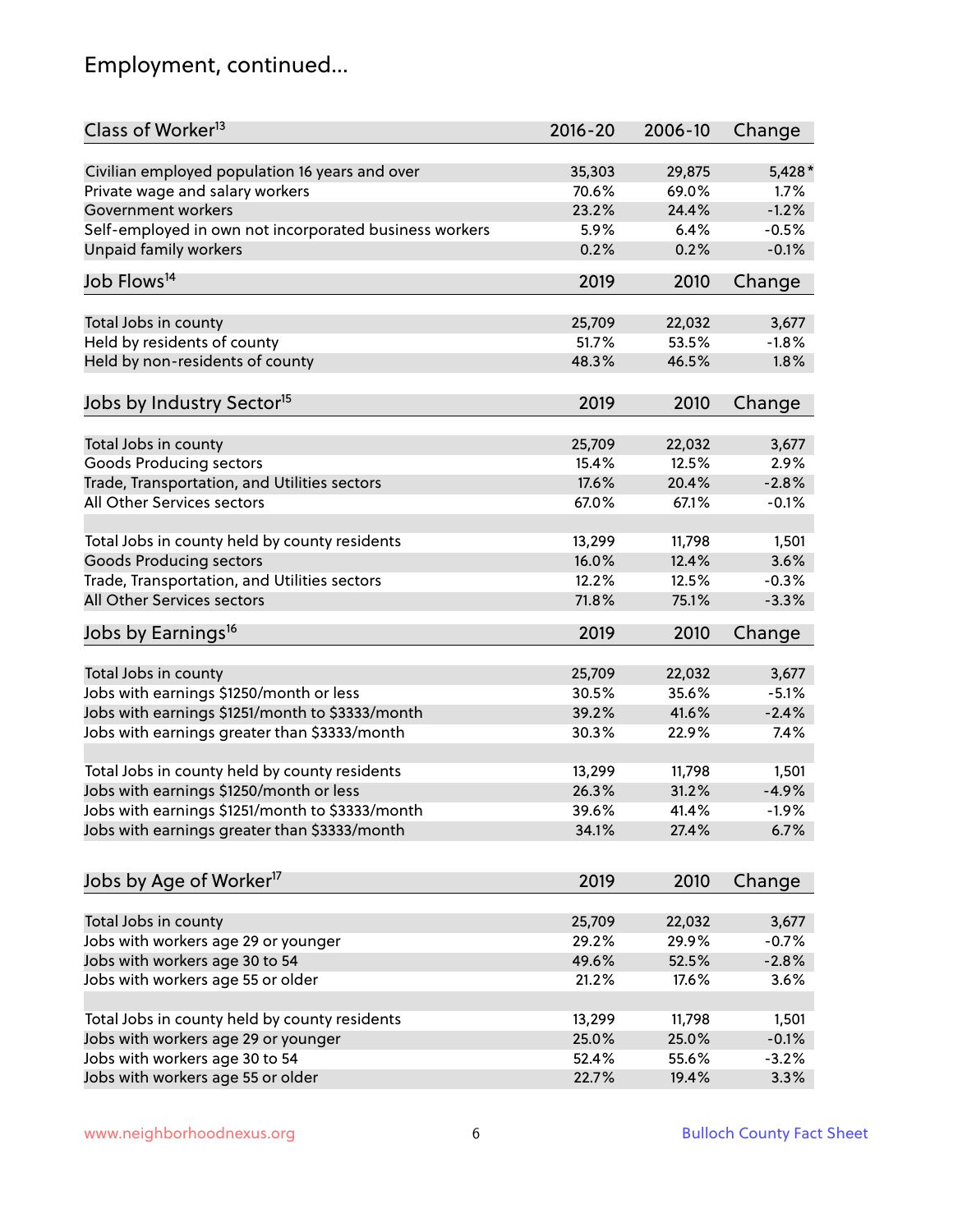#### Education

| Early Learning <sup>18</sup>                        |              |              | 2022       |
|-----------------------------------------------------|--------------|--------------|------------|
| Licensed Capacity of Early Learning Centers         |              |              | 1,896      |
| Licenced capacity per 1,000 children ages 0-4       |              |              | 417.1      |
| School Enrollment <sup>19</sup>                     | 2022         | 2010         | Change     |
|                                                     |              |              |            |
| <b>Enrolled in Public School</b>                    | 11,010       | 9,476        | 1,534      |
| White                                               | 48.0%        | 56.2%        | $-8.3%$    |
| <b>Black or African-American</b>                    | 37.7%        | 35.2%        | 2.4%       |
| Asian                                               | 1.6%         | 1.3%         | 0.3%       |
| Native American                                     | 0.2%         | 0.0%         | 0.2%       |
| Pacific Islander                                    | 0.1%         | 0.0%         | 0.0%       |
| <b>Biracial or Multi-Racial</b>                     | 4.7%         | 2.9%         | 1.7%       |
| Hispanic or Latino                                  | 7.8%         | 4.0%         | 3.8%       |
| Georgia Milestones: 3rd Grade Reading <sup>20</sup> |              |              | 2019       |
|                                                     |              |              |            |
| Number of Students Tested                           |              |              | 795        |
| Proficient or Distinguished                         |              |              | 39.4%      |
| Georgia Milestones: 8th Grade Math <sup>21</sup>    |              |              | 2019       |
| Number of Students Tested                           |              |              | 739        |
| Proficient or Distinguished                         |              |              | 47.2%      |
|                                                     |              |              |            |
| Graduation Rates <sup>22</sup>                      | 2021         | 2012         | Change     |
|                                                     |              |              |            |
| Cohort                                              | 772<br>83.4% | 678          | 94         |
| <b>High School Graduation Rate</b>                  |              | 73.3%        | 10.1%      |
| Educational Attainment <sup>23</sup>                | $2016 - 20$  | 2006-10      | Change     |
|                                                     |              |              |            |
| Population 25 years and over<br>Less than 9th grade | 43,788       | 34,486       | 9,302*     |
|                                                     | 2.4%         | 5.2%<br>9.6% | $-2.8\%$ * |
| 9th to 12th grade, no diploma                       | 9.4%         |              | $-0.2%$    |
| High school graduate (includes equivalency)         | 28.6%        | 31.9%        | $-3.3\%$ * |
| Some college, no degree                             | 23.3%        | 22.8%        | 0.4%       |
| Associate's degree                                  | 8.7%         | 5.2%         | $3.5%$ *   |
| Bachelor's degree                                   | 15.7%        | 14.4%        | 1.3%       |
| Graduate or professional degree                     | 11.9%        | 10.8%        | 1.1%       |
| Percent high school graduate or higher              | 88.2%        | 85.2%        | 3.0%       |
| Percent bachelor's degree or higher                 | 27.6%        | 25.2%        | $2.4\%$ *  |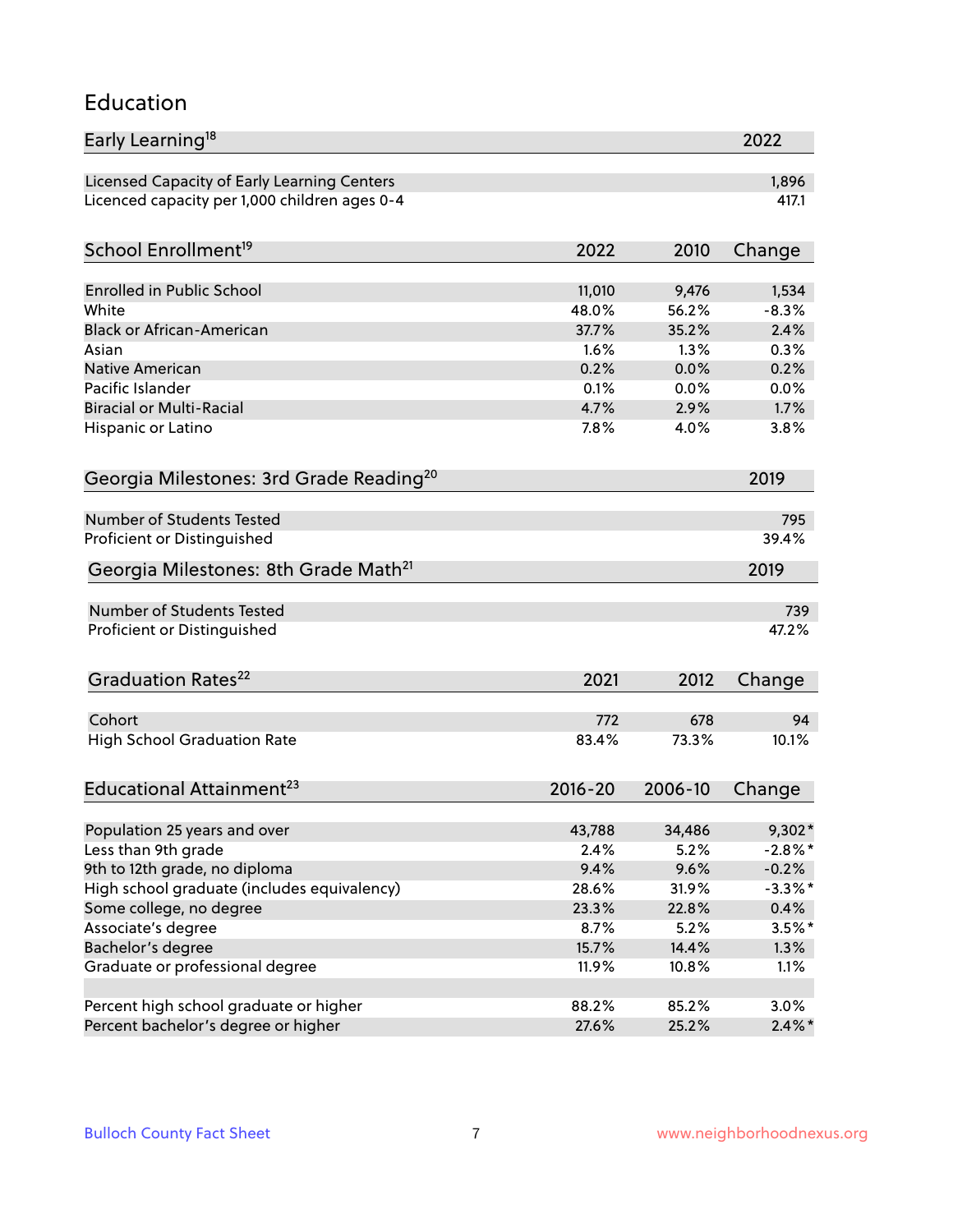### Housing

| Households by Type <sup>24</sup>                     | 2016-20     | 2006-10 | Change     |
|------------------------------------------------------|-------------|---------|------------|
|                                                      |             |         |            |
| Total households                                     | 27,967      | 24,245  | $3,722*$   |
| Family households (families)                         | 60.8%       | 59.3%   | 1.5%       |
| With own children under 18 years                     | 28.4%       | 26.2%   | 2.1%       |
| Married-couple family                                | 41.9%       | 41.8%   | 0.1%       |
| With own children of the householder under 18 years  | 17.9%       | 17.5%   | 0.4%       |
| Male householder, no wife present, family            | 4.7%        | 3.7%    | 1.0%       |
| With own children of the householder under 18 years  | 2.0%        | 1.3%    | 0.7%       |
| Female householder, no husband present, family       | 14.1%       | 13.8%   | 0.4%       |
| With own children of the householder under 18 years  | 8.4%        | 7.4%    | 1.0%       |
| Nonfamily households                                 | 39.2%       | 40.7%   | $-1.5%$    |
| Householder living alone                             | 27.3%       | 27.6%   | $-0.3%$    |
| 65 years and over                                    | 9.7%        | 6.8%    | $2.9\%$ *  |
|                                                      |             |         |            |
| Households with one or more people under 18 years    | 32.3%       | 30.0%   | 2.3%       |
| Households with one or more people 65 years and over | 24.1%       | 18.3%   | $5.9\%$ *  |
|                                                      |             |         |            |
| Average household size                               | 2.48        | 2.57    | $-0.09$    |
| Average family size                                  | 2.99        | 3.14    | $-0.15$    |
|                                                      |             |         |            |
| Housing Occupancy <sup>25</sup>                      | $2016 - 20$ | 2006-10 | Change     |
|                                                      |             |         |            |
| Total housing units                                  | 31,496      | 27,951  | $3,545*$   |
| Occupied housing units                               | 88.8%       | 86.7%   | 2.1%       |
| Vacant housing units                                 | 11.2%       | 13.3%   | $-2.1%$    |
|                                                      |             |         |            |
| Homeowner vacancy rate                               | 0.7         | 4.1     | $-3.5*$    |
| Rental vacancy rate                                  | 7.6         | 9.3     | $-1.7$     |
|                                                      |             |         |            |
| Units in Structure <sup>26</sup>                     |             |         |            |
|                                                      | $2016 - 20$ | 2006-10 | Change     |
| Total housing units                                  | 31,496      | 27,951  | $3,545*$   |
| 1-unit, detached                                     | 55.3%       | 51.8%   | $3.5%$ *   |
| 1-unit, attached                                     | 2.8%        | 1.4%    | $1.4\%$ *  |
| 2 units                                              | 5.7%        | 5.2%    | 0.5%       |
| 3 or 4 units                                         | 6.0%        | 6.1%    | $-0.1%$    |
| 5 to 9 units                                         | 4.3%        |         |            |
|                                                      |             | 5.3%    | $-1.0%$    |
| 10 to 19 units                                       | 5.3%        | 7.2%    | $-1.9%$    |
| 20 or more units                                     | 3.3%        | 2.6%    | 0.7%       |
| Mobile home                                          | 17.3%       | 20.4%   | $-3.1\%$ * |
| Boat, RV, van, etc.                                  | 0.0%        | 0.0%    | $0.0\%$    |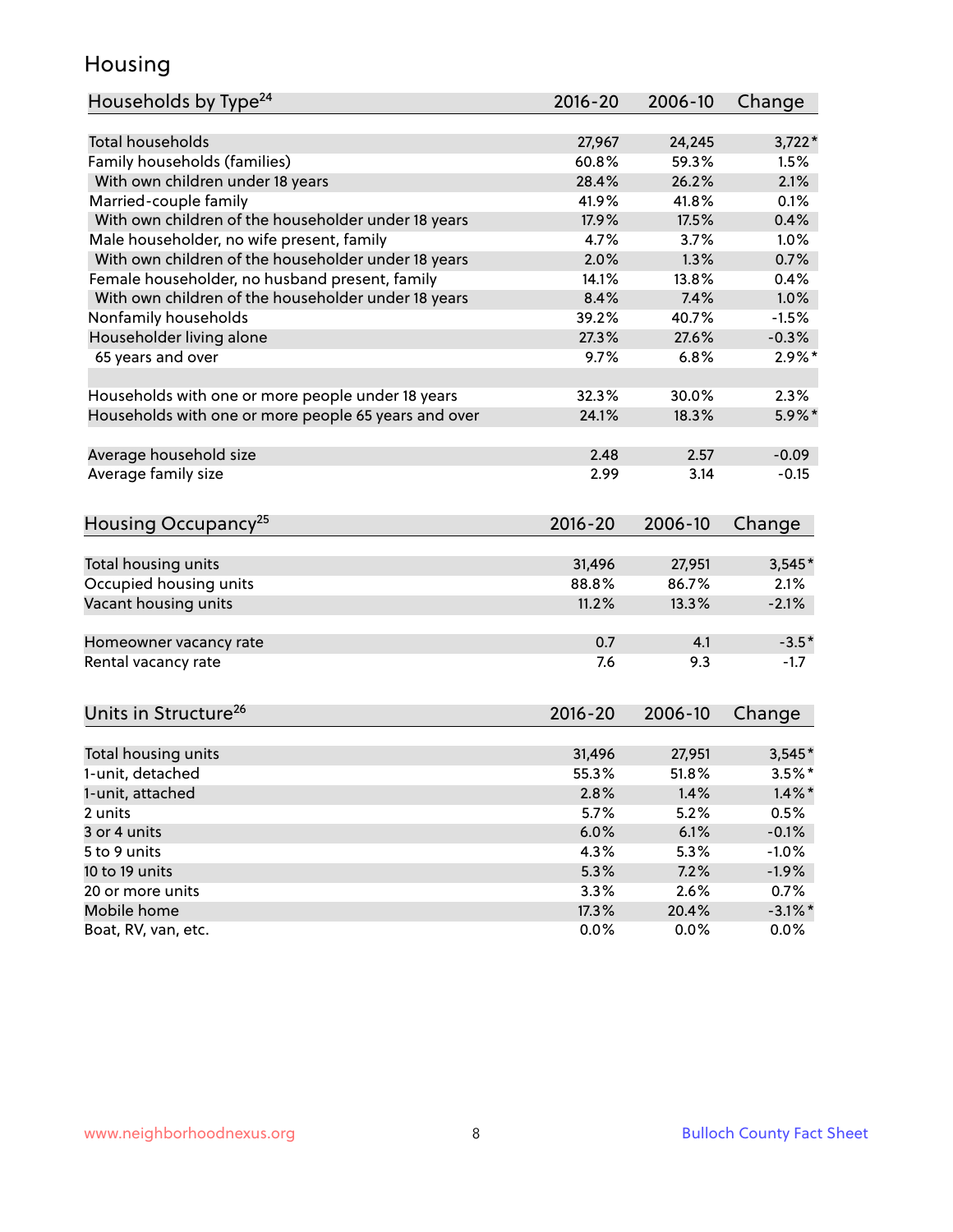# Housing, Continued...

| Year Structure Built <sup>27</sup>             | 2016-20        | 2006-10        | Change            |
|------------------------------------------------|----------------|----------------|-------------------|
| Total housing units                            | 31,496         | 27,951         | $3,545*$          |
| Built 2014 or later                            | 6.1%           | (X)            | (X)               |
| Built 2010 to 2013                             | 5.7%           | (X)            | (X)               |
| Built 2000 to 2009                             | 22.9%          | 23.6%          | $-0.7%$           |
| Built 1990 to 1999                             | 21.0%          | 24.1%          | $-3.0\%$ *        |
| Built 1980 to 1989                             | 15.0%          | 15.4%          | $-0.4%$           |
| Built 1970 to 1979                             | 9.7%           | 14.0%          | $-4.3\%$ *        |
| Built 1960 to 1969                             | 8.7%           | 8.6%           | 0.1%              |
| Built 1950 to 1959                             | 4.4%           | 5.6%           | $-1.2%$           |
| Built 1940 to 1949                             | 2.5%           | 2.6%           | $-0.2%$           |
| Built 1939 or earlier                          | 4.0%           | 6.1%           | $-2.1\%$ *        |
| Housing Tenure <sup>28</sup>                   | $2016 - 20$    | 2006-10        | Change            |
|                                                |                |                |                   |
| Occupied housing units                         | 27,967         | 24,245         | $3,722*$          |
| Owner-occupied                                 | 54.3%          | 55.6%          | $-1.2%$           |
| Renter-occupied                                | 45.7%          | 44.4%          | 1.2%              |
| Average household size of owner-occupied unit  | 2.53           | 2.68           | $-0.15$           |
| Average household size of renter-occupied unit | 2.42           | 2.45           | $-0.02$           |
| Residence 1 Year Ago <sup>29</sup>             | $2016 - 20$    | 2006-10        | Change            |
|                                                |                |                |                   |
| Population 1 year and over<br>Same house       | 76,839         | 66,421         | 10,418 *          |
|                                                | 73.7%          | 75.1%          | $-1.4%$           |
| Different house in the U.S.                    | 26.1%          | 24.6%          | 1.4%<br>$2.0\%$ * |
| Same county                                    | 13.1%          | 11.1%<br>13.5% | $-0.6%$           |
| Different county<br>Same state                 | 13.0%<br>11.3% | 12.0%          | $-0.7%$           |
| Different state                                | 1.7%           | 1.6%           | 0.1%              |
| Abroad                                         | 0.2%           | 0.3%           | $-0.0%$           |
| Value of Housing Unit <sup>30</sup>            | 2016-20        | 2006-10        | Change            |
|                                                |                |                |                   |
| Owner-occupied units                           | 15,193         | 13,469         | $1,724*$          |
| Less than \$50,000                             | 10.7%          | 15.6%          | $-4.8\%$ *        |
| \$50,000 to \$99,999                           | 17.3%          | 18.9%          | $-1.6%$           |
| \$100,000 to \$149,999                         | 23.2%          | 20.2%          | 3.0%              |
| \$150,000 to \$199,999                         | 15.0%          | 19.3%          | $-4.3\%$ *        |
| \$200,000 to \$299,999                         | 20.7%          | 15.9%          | 4.8%*             |
| \$300,000 to \$499,999                         | 9.8%           | 7.6%           | $2.3\%$ *         |
| \$500,000 to \$999,999                         | 2.9%           | 1.9%           | 1.1%              |
| \$1,000,000 or more                            | 0.3%           | 0.7%           | $-0.4%$           |
| Median (dollars)                               | 147,100        | 135,500        | 11,600            |
| Mortgage Status <sup>31</sup>                  | $2016 - 20$    | 2006-10        | Change            |
| Owner-occupied units                           | 15,193         | 13,469         | $1,724*$          |
| Housing units with a mortgage                  | 55.4%          | 63.7%          | $-8.3\%$ *        |
| Housing units without a mortgage               | 44.6%          | 36.3%          | $8.3\%$ *         |
|                                                |                |                |                   |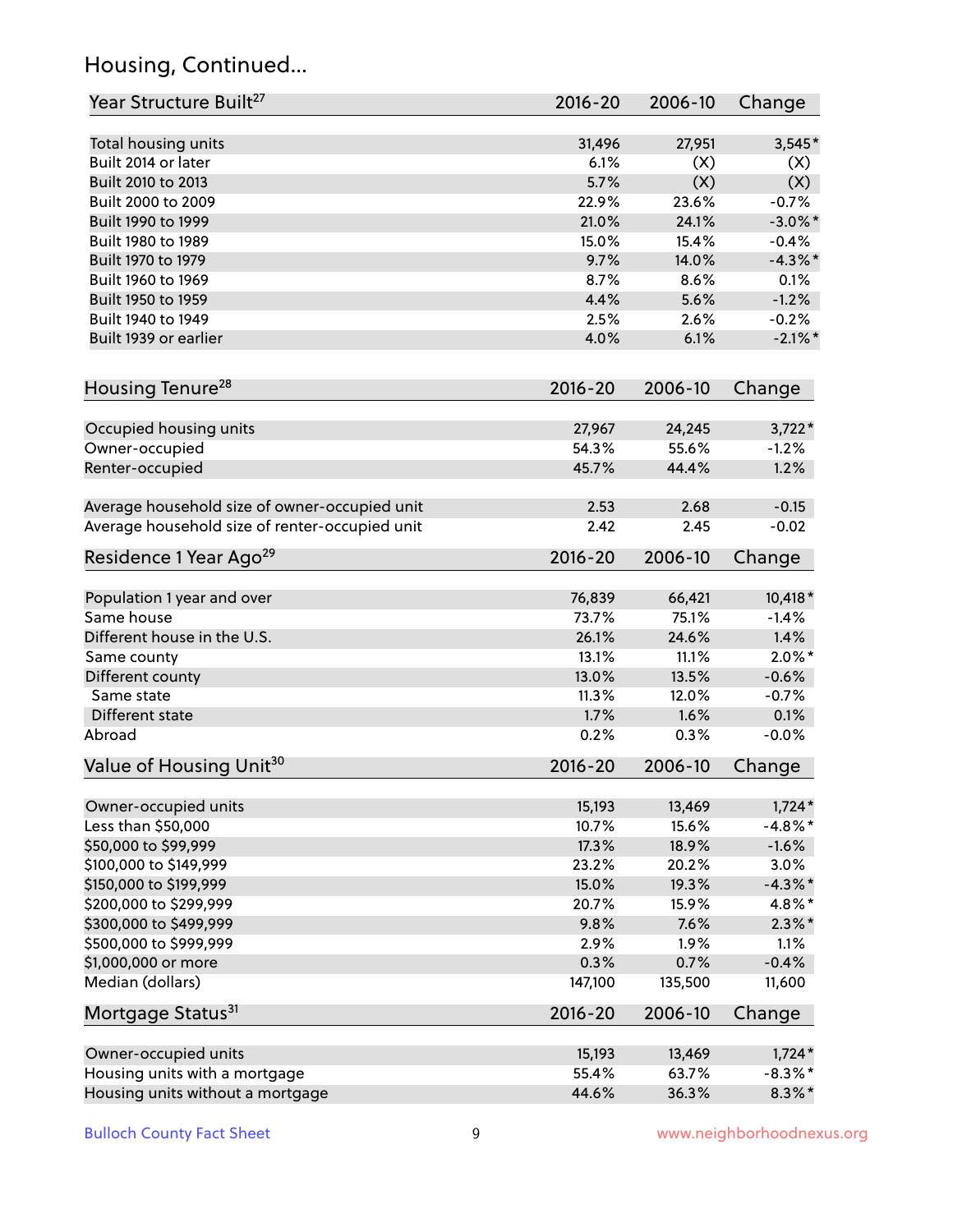# Housing, Continued...

| Selected Monthly Owner Costs <sup>32</sup>                                            | 2016-20   | 2006-10 | Change     |
|---------------------------------------------------------------------------------------|-----------|---------|------------|
| Housing units with a mortgage                                                         | 8,411     | 8,578   | $-167$     |
| Less than \$300                                                                       | 0.0%      | 0.4%    | $-0.4%$    |
| \$300 to \$499                                                                        | 1.1%      | 3.1%    | $-2.0\%$ * |
| \$500 to \$999                                                                        | 27.7%     | 35.3%   | $-7.6\%$ * |
| \$1,000 to \$1,499                                                                    | 37.4%     | 37.0%   | 0.4%       |
| \$1,500 to \$1,999                                                                    | 19.0%     | 14.4%   | 4.5%*      |
| \$2,000 to \$2,999                                                                    | 12.2%     | 8.3%    | $3.9\%$ *  |
| \$3,000 or more                                                                       | 2.6%      | 1.5%    | 1.1%       |
| Median (dollars)                                                                      | 1,248     | 1,144   | $104*$     |
| Housing units without a mortgage                                                      | 6,782     | 4,891   | 1,891*     |
| Less than \$150                                                                       | 3.4%      | 6.4%    | $-3.1%$    |
| \$150 to \$249                                                                        | 16.2%     | 25.7%   | $-9.5%$ *  |
| \$250 to \$349                                                                        | 25.0%     | 31.5%   | $-6.5%$ *  |
| \$350 to \$499                                                                        | 33.4%     | 23.6%   | $9.8\%$ *  |
| \$500 to \$699                                                                        | 14.3%     | 8.2%    | $6.1\%$ *  |
| \$700 or more                                                                         | 7.7%      | 4.5%    | $3.2\%$ *  |
| Median (dollars)                                                                      | 371       | 298     | $73*$      |
| Selected Monthly Owner Costs as a Percentage of<br>Household Income <sup>33</sup>     |           |         | Change     |
| Housing units with a mortgage (excluding units where<br>SMOCAPI cannot be computed)   | 8,411     | 8,541   | $-130$     |
| Less than 20.0 percent                                                                | 51.1%     | 41.1%   | 10.0%*     |
| 20.0 to 24.9 percent                                                                  | 17.9%     | 14.4%   | $3.4\%$ *  |
| 25.0 to 29.9 percent                                                                  | 11.5%     | 11.9%   | $-0.4%$    |
| 30.0 to 34.9 percent                                                                  | 3.7%      | 9.4%    | $-5.8\%$ * |
| 35.0 percent or more                                                                  | 15.8%     | 23.1%   | $-7.3\%$ * |
| Not computed                                                                          | $\pmb{0}$ | 37      | $-37$      |
| Housing unit without a mortgage (excluding units where<br>SMOCAPI cannot be computed) | 6,722     | 4,850   | $1,872*$   |
| Less than 10.0 percent                                                                | 54.3%     | 45.9%   | $8.4\% *$  |
| 10.0 to 14.9 percent                                                                  | 15.9%     | 20.6%   | $-4.7%$ *  |
| 15.0 to 19.9 percent                                                                  | 10.7%     | 13.5%   | $-2.8%$    |
| 20.0 to 24.9 percent                                                                  | 5.3%      | 5.3%    | $-0.0%$    |
| 25.0 to 29.9 percent                                                                  | 2.6%      | 4.3%    | $-1.7%$    |
| 30.0 to 34.9 percent                                                                  | 2.6%      | 3.1%    | $-0.5%$    |
| 35.0 percent or more                                                                  | 8.7%      | 7.4%    | 1.3%       |
| Not computed                                                                          | 60        | 41      | 19         |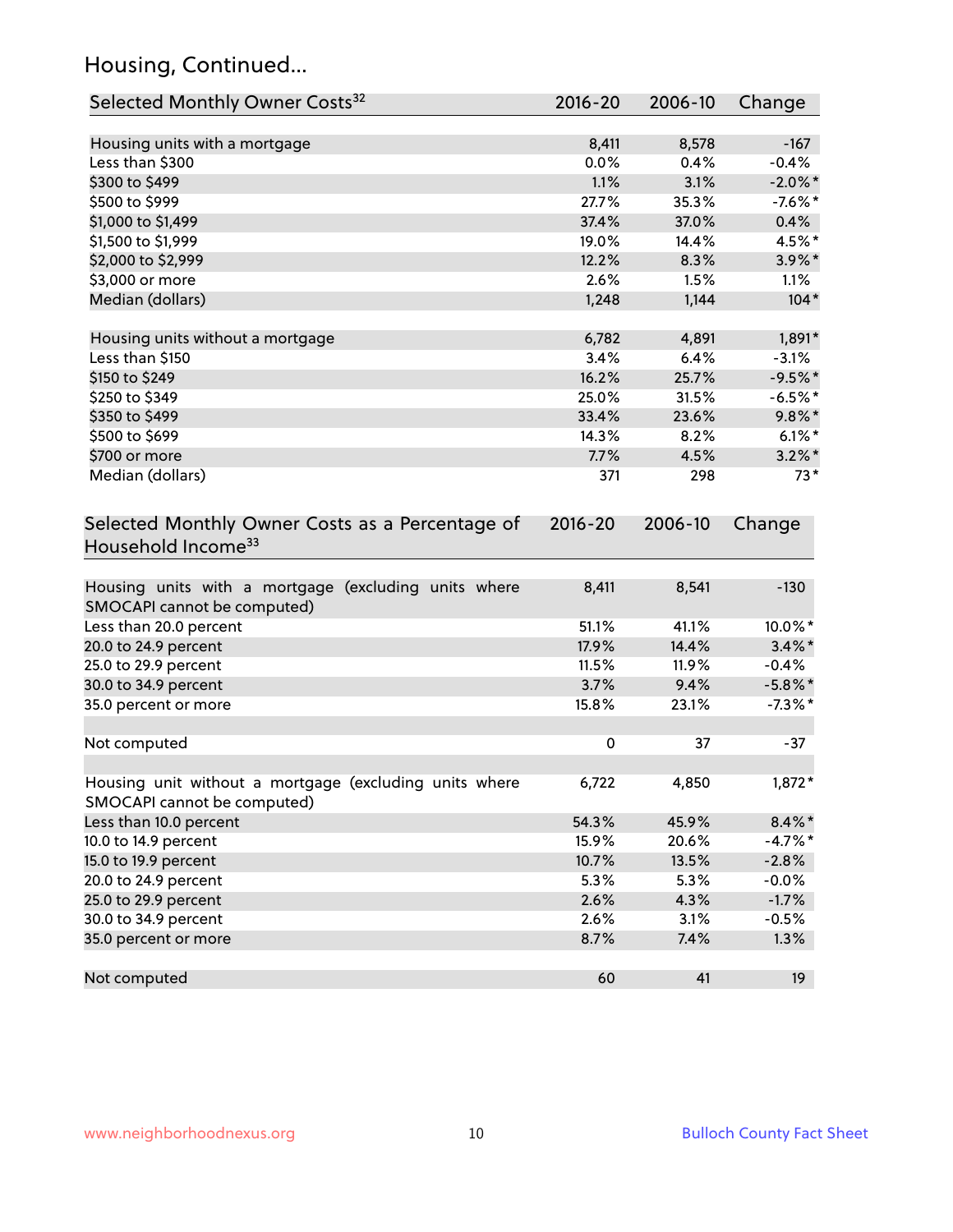# Housing, Continued...

| Gross Rent <sup>34</sup>                                                       | 2016-20     | 2006-10 | Change      |
|--------------------------------------------------------------------------------|-------------|---------|-------------|
|                                                                                |             |         |             |
| Occupied units paying rent                                                     | 11,868      | 10,060  | $1,808*$    |
| Less than \$200                                                                | 0.1%        | 0.9%    | $-0.8%$     |
| \$200 to \$499                                                                 | 10.5%       | 29.0%   | $-18.5\%$ * |
| \$500 to \$749                                                                 | 31.4%       | 35.9%   | $-4.4%$     |
| \$750 to \$999                                                                 | 30.1%       | 16.6%   | 13.5%*      |
| \$1,000 to \$1,499                                                             | 21.6%       | 12.6%   | $9.0\%$ *   |
| \$1,500 to \$1,999                                                             | 5.2%        | 5.1%    | 0.1%        |
| \$2,000 or more                                                                | 1.1%        | $0.0\%$ | 1.1%        |
| Median (dollars)                                                               | 815         | 621     | $194*$      |
| No rent paid                                                                   | 906         | 716     | 190         |
| Gross Rent as a Percentage of Household Income <sup>35</sup>                   | $2016 - 20$ | 2006-10 | Change      |
| Occupied units paying rent (excluding units where GRAPI<br>cannot be computed) | 11,609      | 9,589   | $2,020*$    |
| Less than 15.0 percent                                                         | 13.6%       | 14.3%   | $-0.8%$     |
| 15.0 to 19.9 percent                                                           | 11.9%       | 10.7%   | 1.2%        |
| 20.0 to 24.9 percent                                                           | 15.1%       | 9.0%    | $6.1\%$ *   |
| 25.0 to 29.9 percent                                                           | 9.1%        | 6.6%    | 2.6%        |
| 30.0 to 34.9 percent                                                           | 8.9%        | 4.5%    | 4.5%*       |
| 35.0 percent or more                                                           | 41.4%       | 54.9%   | $-13.5\%$ * |
| Not computed                                                                   | 1,165       | 1,187   | $-22$       |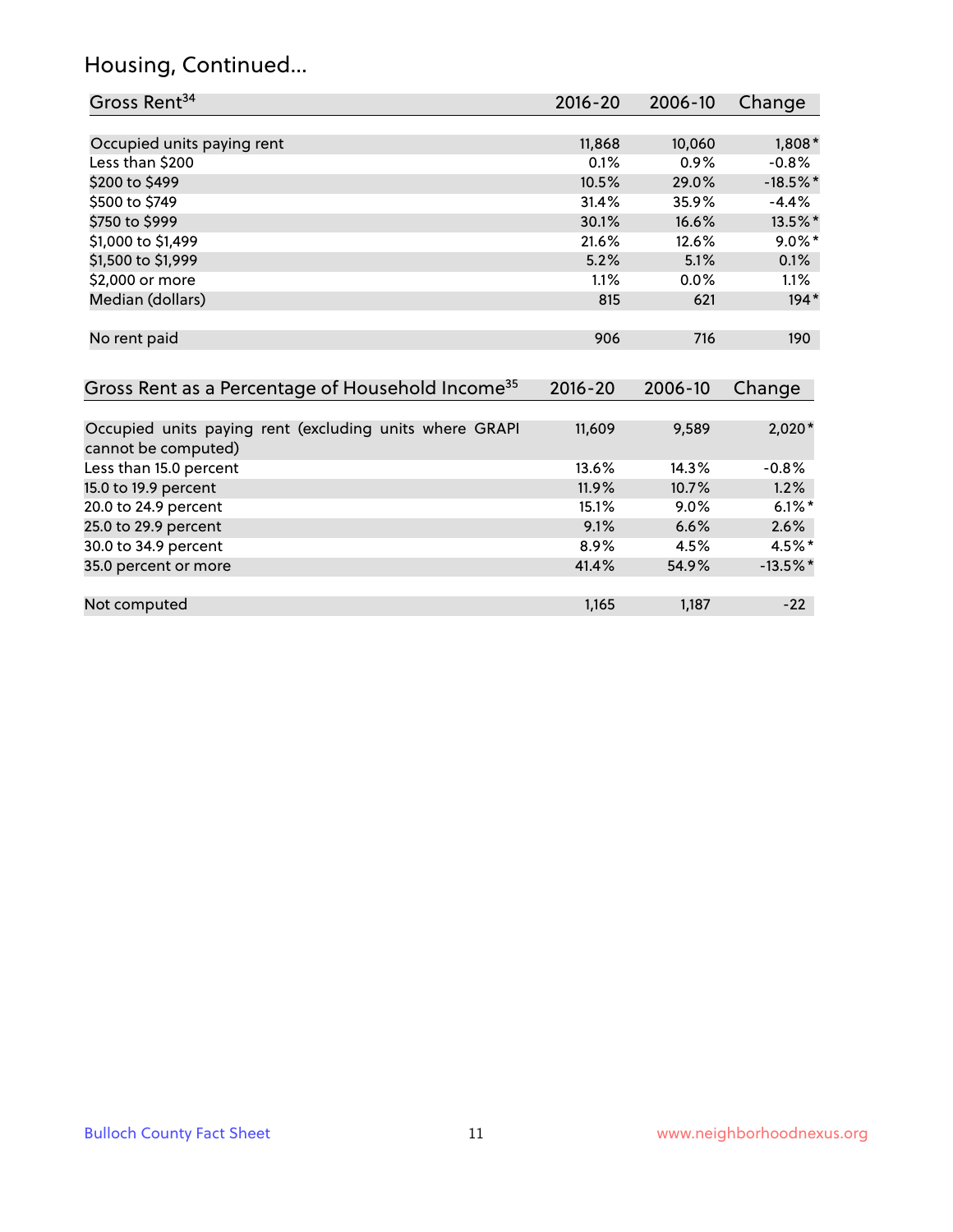# Community Involvement

| Voter Registration and Turnout <sup>36</sup> | 2020   |
|----------------------------------------------|--------|
|                                              |        |
| Active registered voters                     | 44,302 |
| Number voted in Presidential election        | 29.943 |
| Percent voted in Presidential election       | 67.6%  |

## Transportation

| Commuting to Work <sup>37</sup>           | 2016-20     | 2006-10 | Change    |
|-------------------------------------------|-------------|---------|-----------|
|                                           |             |         |           |
| Workers 16 years and over                 | 34,368      | 29,340  | $5,028*$  |
| Car, truck, or van - drove alone          | 80.4%       | 78.4%   | $2.0\%$   |
| Car, truck, or van - carpooled            | 9.6%        | 13.1%   | $-3.5%$ * |
| Public transportation (excluding taxicab) | 1.0%        | $1.0\%$ | $-0.0%$   |
| Walked                                    | 2.0%        | $1.8\%$ | 0.1%      |
| Other means                               | 2.5%        | $0.9\%$ | $1.6\%$ * |
| Worked at home                            | 4.6%        | 4.8%    | $-0.2%$   |
| Mean travel time to work (minutes)        | 22.7        | 21.6    | $1.1*$    |
| Vehicles Available <sup>38</sup>          | $2016 - 20$ | 2006-10 | Change    |
|                                           |             |         |           |
| Occupied housing units                    | 27,967      | 24,245  | $3,722*$  |
| No vehicles available                     | 5.0%        | 6.1%    | $-1.1%$   |
| 1 vehicle available                       | 33.0%       | 32.7%   | 0.3%      |
| 2 vehicles available                      | 36.6%       | 37.6%   | $-1.0%$   |
| 3 or more vehicles available              | 25.3%       | 23.6%   | $1.7\%$   |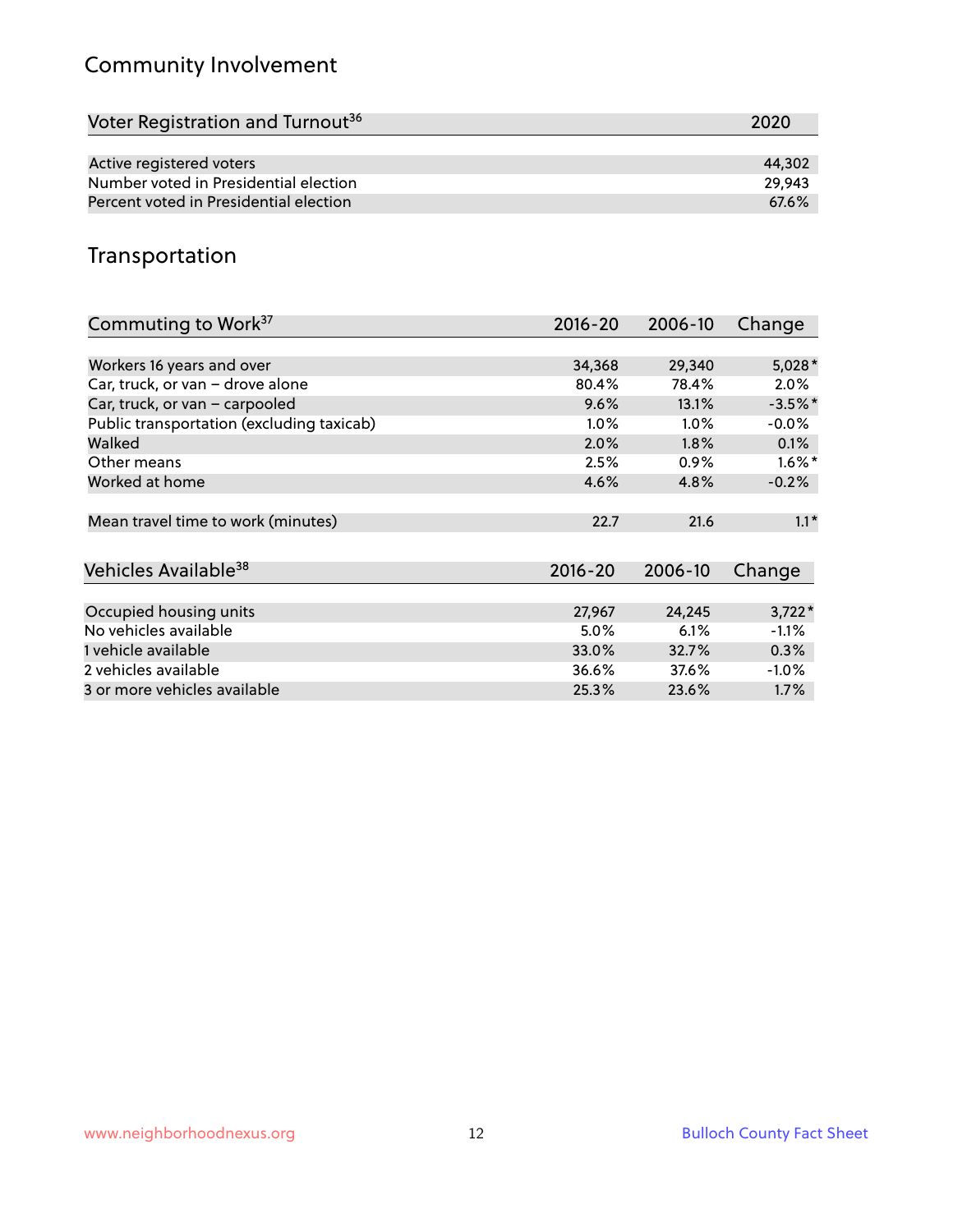#### Health

| Health Insurance coverage <sup>39</sup> | 2016-20 |
|-----------------------------------------|---------|
|-----------------------------------------|---------|

| Civilian Noninstitutionalized Population                | 76,962 |
|---------------------------------------------------------|--------|
| With health insurance coverage                          | 87.2%  |
| With private health insurance coverage                  | 68.8%  |
| With public health coverage                             | 27.5%  |
| No health insurance coverage                            | 12.8%  |
| Civilian Noninstitutionalized Population Under 19 years | 19,062 |
| No health insurance coverage                            | 4.4%   |
| Civilian Noninstitutionalized Population 19 to 64 years | 49,278 |
| In labor force:                                         | 35,778 |
| Employed:                                               | 33,008 |
| With health insurance coverage                          | 83.6%  |
| With private health insurance coverage                  | 47.7%  |
| With public coverage                                    | 5.1%   |
| No health insurance coverage                            | 16.4%  |
| Unemployed:                                             | 2,770  |
| With health insurance coverage                          | 57.2%  |
| With private health insurance coverage                  | 47.7%  |
| With public coverage                                    | 12.8%  |
| No health insurance coverage                            | 42.8%  |
| Not in labor force:                                     | 13,500 |
| With health insurance coverage                          | 82.5%  |
| With private health insurance coverage                  | 62.5%  |
| With public coverage                                    | 25.2%  |
| No health insurance coverage                            | 17.5%  |

| <b>Health Factors</b>                                                                   | <b>Most Recent</b> |
|-----------------------------------------------------------------------------------------|--------------------|
|                                                                                         |                    |
| Premature Death (YPLL before age 75 per 100,000 population, age-adjusted) <sup>40</sup> | 8.045.3            |
| Average number of Physically Unhealthy Days <sup>41</sup>                               | 5.0                |

| Average Hamper or Frigateany Ormeanity Bays                      | $\sim\sim$ |
|------------------------------------------------------------------|------------|
| Average number of Mentally Unhealthy Days <sup>42</sup>          | 5.6        |
| Low Birthweight Births <sup>43</sup>                             | $9.7\%$    |
| Diabetes Prevalence <sup>44</sup>                                | 13.2%      |
| HIV Prevalence (per 100,000 population) <sup>45</sup>            | 382.7      |
| Rate, Deduplicated ER Visits for Asthma, Ages 0-17 <sup>46</sup> | 1.062.7    |